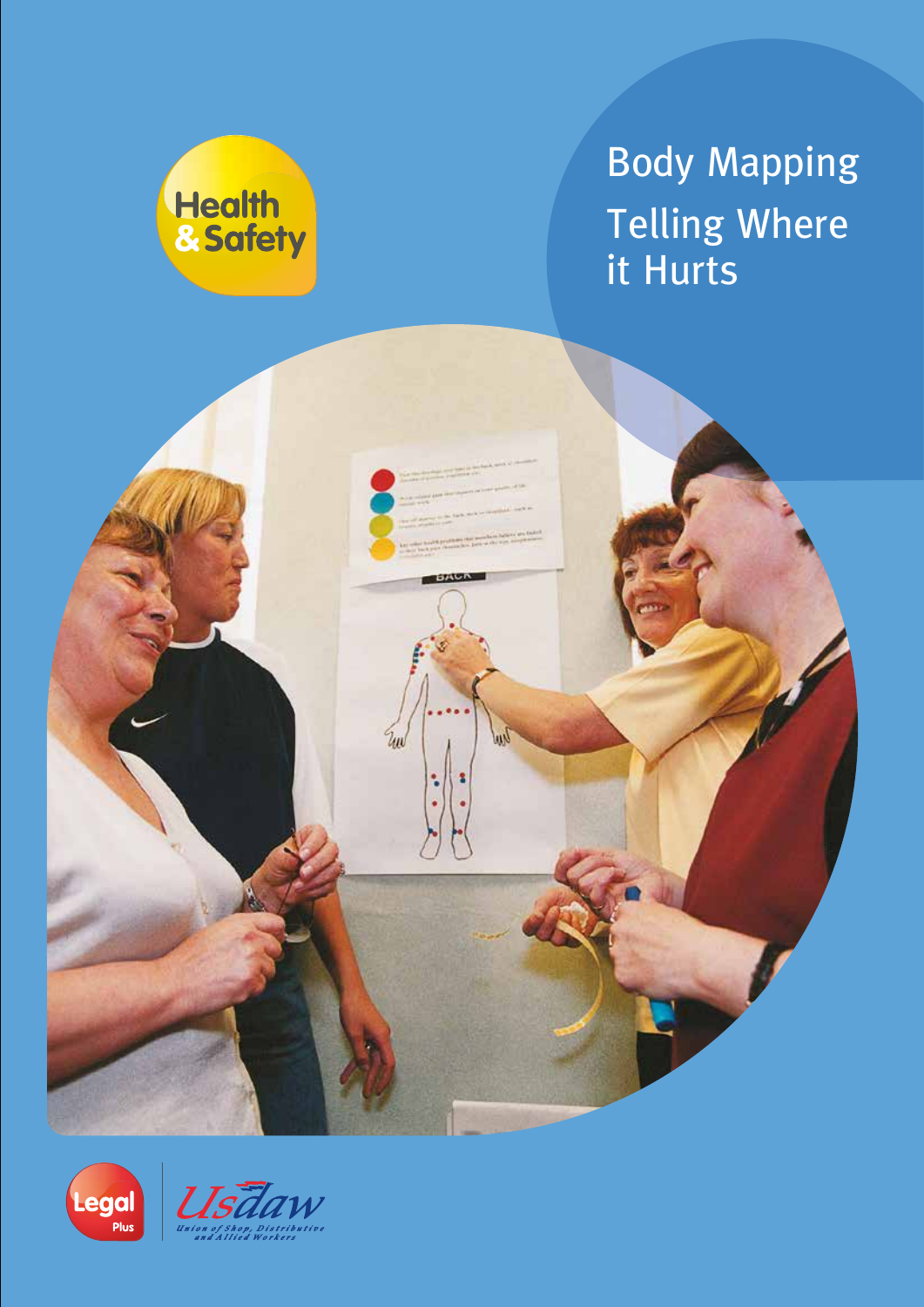### Body Mapping

#### Telling where it hurts

One of the key functions of Union Health and Safety Representatives elected under the Safety Representative and Safety Committee Regulations is to investigate potential hazards. They are also entitled to talk with the members they represent in order to identify any concerns they may have.

But sometimes it can be difficult to establish the link between the work members do and their health.

- People may not report certain symptoms to management because they fear for their job.
- **Individuals may blame their symptoms** on getting older or being unfit, without realising that others are being affected as well.
- **People may just accept symptoms as** 'part of the job' without realising that they could develop safer ways of working if they put their heads together and think about it.
- **C** The commonest work-related health problems – musculo-skeletal disorders and stress – can have non-work causes too. Separating effects that are workrelated from general wear and tear can be difficult.

The technique of body mapping is one that has been developed by union colleagues in North and South America. It helps to get people talking about the effects of work on their health. It enables Health and Safety Reps to identify clusters of common problems and their causes. It gets workers thinking about possible solutions to problems.

The principle behind it is very simple.

The body map is a chart showing the front and back view of a body. Using coloured pens or stickers, workers doing a particular type of job are encouraged to mark on the chart where they suffer pain or injury while they are working.

Different coloured pens or stickers can be used to identify different problems, eg:

- Red for aches and pains.
- Blue for cuts and bruises.
- Green for illnesses (stomach upset, dermatitis, etc).
- Black for any other problems.

You could use it by giving every member their own chart to fill in and return.

But it is better if you can enlarge the chart and get a group of workers to fill it in together. Once they start talking to each other, workers are quick to spot common problems and often can come up with practical solutions as well.

If any Usdaw reps have any difficulties photocopying or enlarging the attached 'body map' opposite for use in their own workplace, the Health and Safety Officer at Central Office can provide copies.

Whichever way you do it remember:

- $\bullet$ Get members talking to each other about their own experience.
- Make sure that as many people as possible take part.
- Make sure that all the workers  $\bullet$ taking part do a similar job (eg all the check-out operators or all the night shift shelf-fillers in a store, or all the drivers in a warehouse).
- Ask members to write down the causes of the pain or injury beside the mark.
- $\bullet$ Encourage them to think about ways in which the injuries could be prevented.

At the end of the exercise it should be possible to identify any significant problems. By putting all the comments and marks on to one chart, clear clusters may emerge showing that many people doing the same job are suffering similar symptoms. This evidence, along with suggested causes and solutions from the members, can be taken to the employer – eg at a safety committee meeting.

If there is a serious health and safety problem in the workplace, it is in management's interest to know about it. Apart from any legal duties they may have, it is likely to be costing them money. Workers whose health is being damaged by their work will have more time off sick and will be less productive when they are in work.

It is also important to let members who take part see the results of the exercise. If there are any improvements introduced following discussion with the employer, make sure members are informed about them and continue to monitor the situation with the members to make sure that they really do work.

Usdaw believes that all workers should have the right to a healthy and safe working environment. The Union is committed to working in partnership with responsible employers and with the HSE and other enforcing authorities to improve health and safety in members' workplaces.

This guide has been produced by the Union to help Health and Safety Reps play their part where they work.

**Safet** 

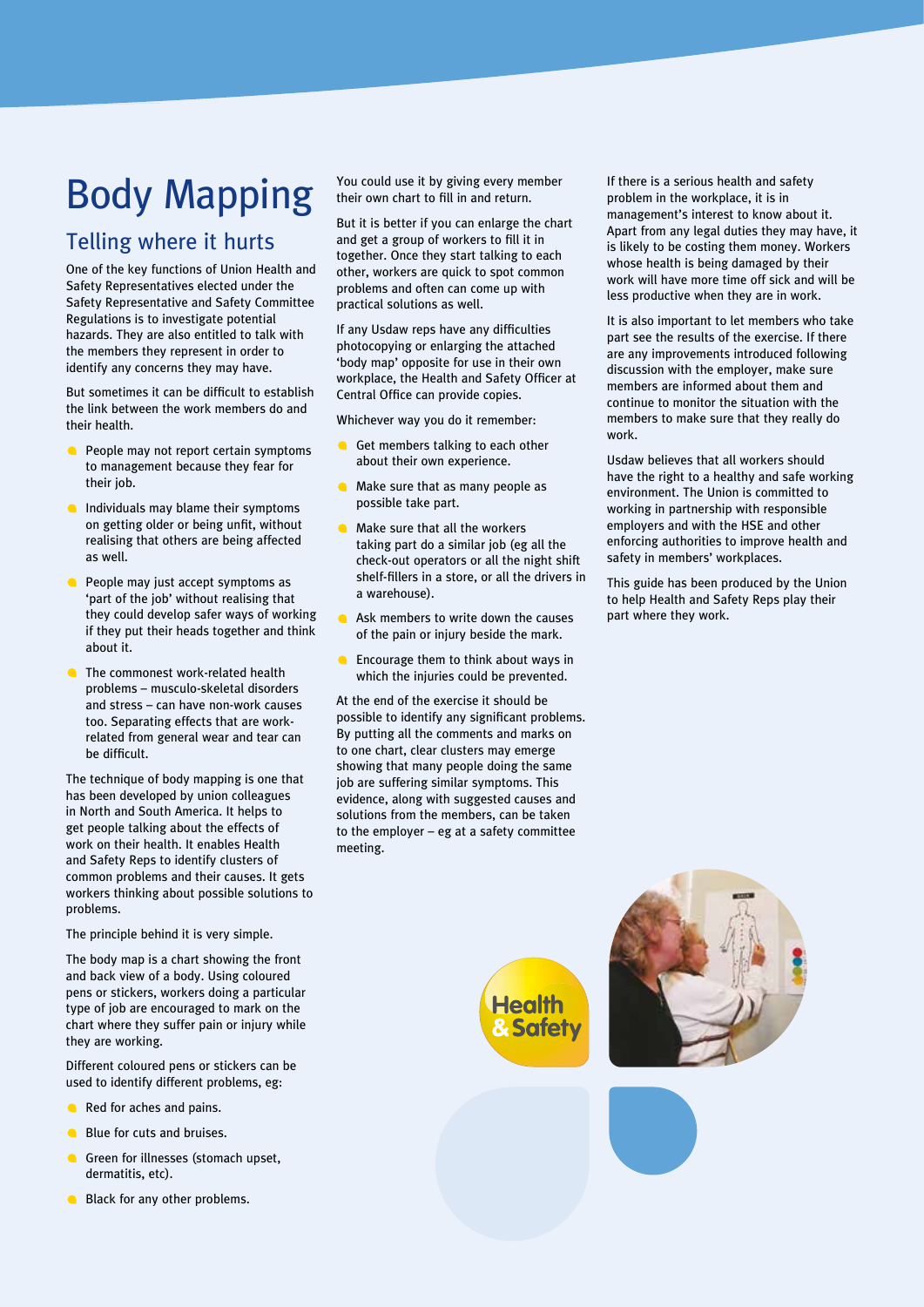